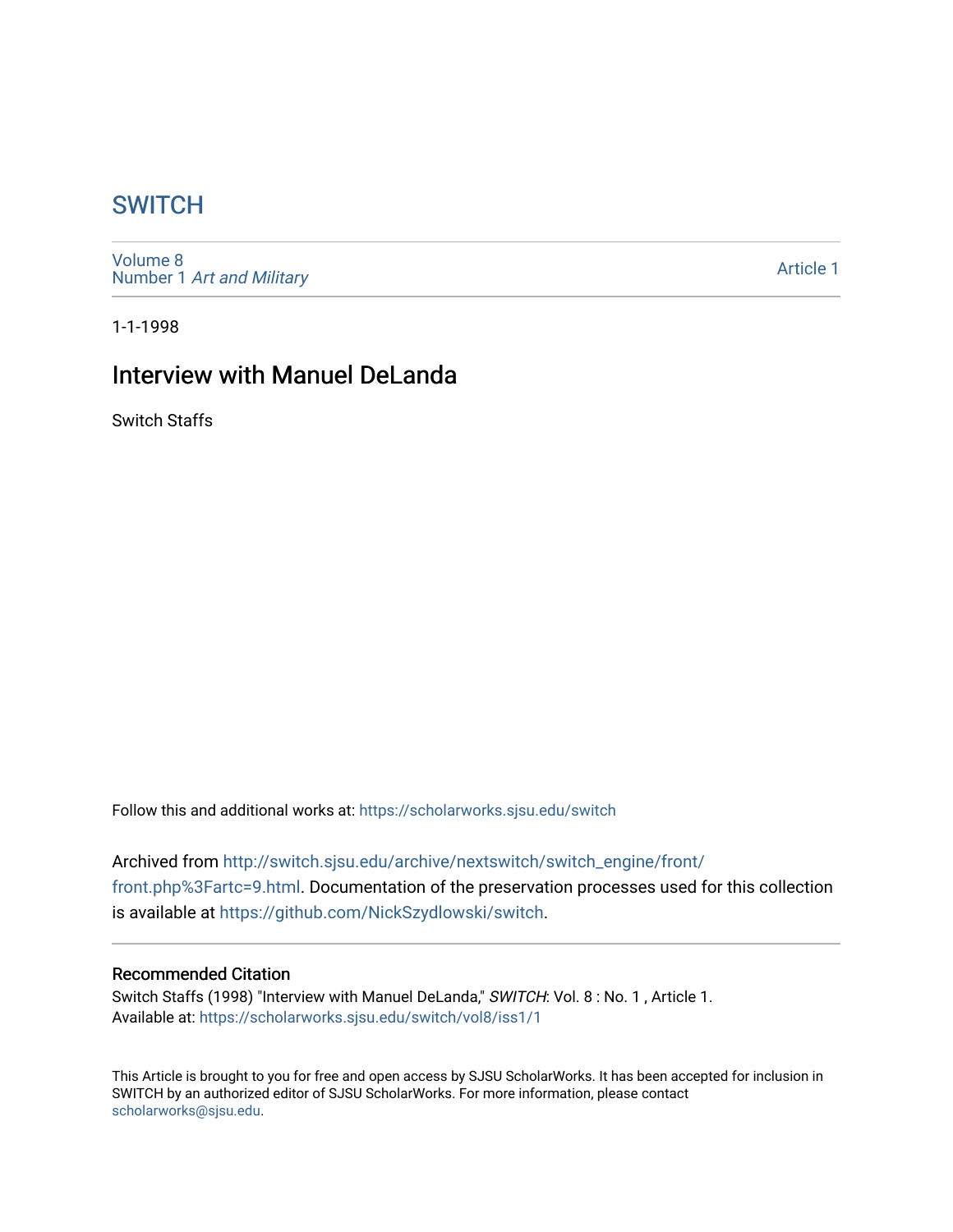**[all](file:///Users/nszydlowski/Desktop/websites%20copy/Switch%20Journal/switch.sjsu.edu/archive/nextswitch/switch_engine/front/front.php.html) [#1](file:///Users/nszydlowski/Desktop/websites%20copy/Switch%20Journal/switch.sjsu.edu/archive/nextswitch/switch_engine/front/front.php_cat%3d5.html) [#2](file:///Users/nszydlowski/Desktop/websites%20copy/Switch%20Journal/switch.sjsu.edu/archive/nextswitch/switch_engine/front/front.php_cat%3d6.html) [#3](file:///Users/nszydlowski/Desktop/websites%20copy/Switch%20Journal/switch.sjsu.edu/archive/nextswitch/switch_engine/front/front.php_cat%3d7.html) [#4](file:///Users/nszydlowski/Desktop/websites%20copy/Switch%20Journal/switch.sjsu.edu/archive/nextswitch/switch_engine/front/front.php_cat%3d8.html) [#5](file:///Users/nszydlowski/Desktop/websites%20copy/Switch%20Journal/switch.sjsu.edu/archive/nextswitch/switch_engine/front/front.php_cat%3d9.html) [#6](file:///Users/nszydlowski/Desktop/websites%20copy/Switch%20Journal/switch.sjsu.edu/archive/nextswitch/switch_engine/front/front.php_cat%3d10.html) [#7](file:///Users/nszydlowski/Desktop/websites%20copy/Switch%20Journal/switch.sjsu.edu/archive/nextswitch/switch_engine/front/front.php_cat%3d11.html) [#8](file:///Users/nszydlowski/Desktop/websites%20copy/Switch%20Journal/switch.sjsu.edu/archive/nextswitch/switch_engine/front/front.php_cat%3d12.html) [#9](file:///Users/nszydlowski/Desktop/websites%20copy/Switch%20Journal/switch.sjsu.edu/archive/nextswitch/switch_engine/front/front.php_cat%3d13.html) [#10](file:///Users/nszydlowski/Desktop/websites%20copy/Switch%20Journal/switch.sjsu.edu/archive/nextswitch/switch_engine/front/front.php_cat%3d14.html) [#11](file:///Users/nszydlowski/Desktop/websites%20copy/Switch%20Journal/switch.sjsu.edu/archive/nextswitch/switch_engine/front/front.php_cat%3d15.html) [#12](file:///Users/nszydlowski/Desktop/websites%20copy/Switch%20Journal/switch.sjsu.edu/archive/nextswitch/switch_engine/front/front.php_cat%3d16.html) [#13](file:///Users/nszydlowski/Desktop/websites%20copy/Switch%20Journal/switch.sjsu.edu/archive/nextswitch/switch_engine/front/front.php_cat%3d17.html) [#14](file:///Users/nszydlowski/Desktop/websites%20copy/Switch%20Journal/switch.sjsu.edu/archive/nextswitch/switch_engine/front/front.php_cat%3d18.html) [#15](file:///Users/nszydlowski/Desktop/websites%20copy/Switch%20Journal/switch.sjsu.edu/archive/nextswitch/switch_engine/front/front.php_cat%3d19.html) [#16](file:///Users/nszydlowski/Desktop/websites%20copy/Switch%20Journal/switch.sjsu.edu/archive/nextswitch/switch_engine/front/front.php_cat%3d20.html) [#17](file:///Users/nszydlowski/Desktop/websites%20copy/Switch%20Journal/switch.sjsu.edu/archive/nextswitch/switch_engine/front/front.php_cat%3d21.html) [#18](file:///Users/nszydlowski/Desktop/websites%20copy/Switch%20Journal/switch.sjsu.edu/archive/nextswitch/switch_engine/front/front.php_cat%3d44.html)**



SWITCH



#### **Interview with Manuel DeLanda [Switch Staffs](file:///Users/nszydlowski/Desktop/websites%20copy/Switch%20Journal/switch.sjsu.edu/archive/nextswitch/switch_engine/front/users.php_w%3d12.html)** on Jan 1 1998 **[issue 08](file:///Users/nszydlowski/Desktop/websites%20copy/Switch%20Journal/switch.sjsu.edu/archive/nextswitch/switch_engine/front/front.php_cat%3d12.html)**

+ + + +

**The work of philosopher Manuel De Landa is of critical interest to artists working with networks as medium. In his latest work,** *One Thousand Years of Nonlinear History***, De Landa examines the relationship of societies to the flow of matter, energy, information and the related bifurcations into higher order paradigms. In his previous book,** *War in the Age of Intelligent Machines***, he had explored the life-like qualities of physical phenomena at points of singularity and the physics of military conflict viewed from various organizational levels. This investigation enabled him to speculate the convergence of the biological phylum and machinic phylum in a contingent and ultimately inseparable evolutionary complex. There are interesting perspectives here for anyone interested in net.art, not only because the computer technology used derives from military origin, but because the art of the network is being created from within the same human/machinic complex.** 

The work of philosopher Manuel De Landa is of critical interest to artists working with networks as medium. In his latest work, **[One Thousand Years of Nonlinear History](file:///Users/nszydlowski/Desktop/websites%20copy/Switch%20Journal/switch.sjsu.edu/nextswitch/switch_engine/front/stillmane141.html?link7=http://www.amazon.com/exec/obidos/ISBN=0942299310/5950-5446332-334907)**, De Landa examines the relationship of societies to the flow of matter, energy, information and the related bifurcations into higher order paradigms. In his previous book, **[War in the Age of Intelligent Machines](file:///Users/nszydlowski/Desktop/websites%20copy/Switch%20Journal/switch.sjsu.edu/nextswitch/switch_engine/front/stillman1f00.html?link8=http://www.amazon.com/exec/obidos/ISBN=0942299752/5950-5446332-334907)**, he had explored the life-like qualities of physical phenomena at points of singularity and the physics of military conflict viewed from various organizational levels. This investigation enabled him to speculate the convergence of the biological phylum and machinic phylum in a contingent and ultimately inseparable evolutionary complex. There are interesting perspectives here for anyone interested in net.art, not only because the computer technology used derives from military origin, but because the art of the network is being created from within the same human/machinic complex.

**Q:** (B.S): This question relates to your indication that you are not currently making art, instead concentrating on your writing and research. In your writing, you perform a historical analysis of how socially pervasive military organizational behaviors are at the intersection of the machinic phylum. In the course of that activity you indicate something about how these organizational systems are projected (in forms of selfsimilarity)across the broader cultural spectrum. One example: this morning I became aware that the generic shampoo I shower with every day is distributed by the \*National Procurement and Logistics Company\*. To an extent, military systems are so completely ubiquitous that they take on a tacit quality. How do you evaluate the "artworld" in this context, and does that analysis relate to the reasons that you are not making art?

**De Landa:** Well, the main reason I stopped being active in the art world was that I realized that, even when I was an artist ( a filmmaker)I was more interested in theoretical questions about the medium than in the films themselves. When I got involved with computers, in 1980, the theoretical dimension (computer programing, computer science, cognitive and analytic philosophy) became even more important. Also, I had been reading people like Michel Foucault ("Discipline and Punishment") and had become aware of the role of military discipline in so many areas of civilian life, that when I stumbled on the military origin of computers I was not surprised, and ready to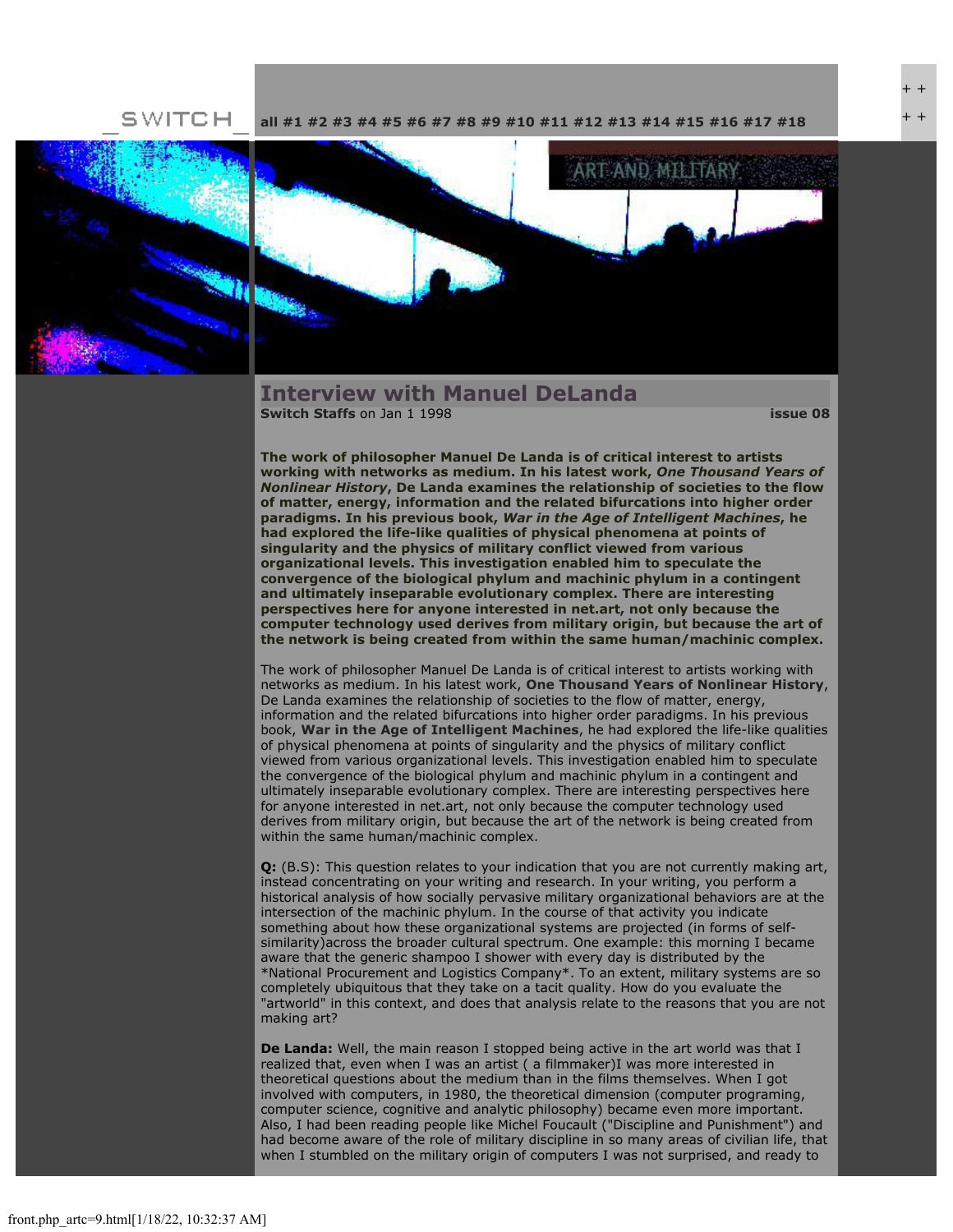follow the trail. It was following that trail that the "War" book got written, but following the trail led me away from art, except as a means to make a living.

**Q:** (M.H.): What role do you imagine that machine intelligence will play in the arts of the future? Will autonomous software agents one day fulfill the same roles as contemporary artists do, or will the very notion of being an artist be subsumed in the ontological changes brought about by artificial intelligence?

**A:** I rather envision artists and populations of autonomous software agents interacting with one another in complex ways. As with most complex systems that cannot be controlled in detail, the question is to find ways to maneuver or shepherd the spontaneous behavior of a system, for example, the materials the artist uses, towards some goal. The process of production of form needs to be half planned and half selforganized. The materials (whether hardware or software) must be allowed to have their say in the final form produced.

**Q:** (G.W.): In your essay, Markets and Antimarkets in the World Economy, you address several concepts, such as markets, antimarkets and self-organizing systems, which could be applied to the internet. In particular,how do you think these concepts apply to art on the internet?

**A:** Well, the internet itself is a mostly self-organized, dynamical system. Artists that operate in the Net must understand its nature as a medium, and create forms which exploit the resources of this medium, as a material. I think this is fairly obvious, and lots of people have understood this already. What is not obvious are the details of implementation, just how to determine the Net's properties and how to deal with it as a raw material for art. The main question now is to understand the consequences of the Net in every area of our lives. I have concentrated on the economic consequences, so I have not much to say about its aesthetic ones, but I am sure some connections can be found.

**Q:** (G.W.): In a 1992 interview in Mondo 2000, you spoke of the processes of stratification (destratification, restratification, bifurcation)in ongoing dynamical systems. How do you think art works within these processes?

**A:** Those terms refer to the more or less permanent structures (or "strata") that emerge from the self-organization of matter-nergy.Strata may be geological, biological or social, but in all cases they represent a way of constraining the spontaneous creativity of matter-energy, of linking it to stable, durable, stratified forms. (rocks, plant or animal bodies, social znstitutions). In nature there are also, destratifying processes, which detach a particular structure from it fixed function, and open it up to a new one, like the mouth of a bird which is detached from a flow of food, a purely digestive function, to become linked to a flow of song,a more expressive function, used to mark a territory and seduce mates. The artist is that agent (human or not) that takes stratified matter-energy or sedimented cultural materials, and makes them follow a line of flight,or a line of song, or of color.

**Q:** (B.S.): In your writing, chaos theory is central to your analysis of the historical foundations of military history. If we imagine that a continuum exists between the allegorical use of chaos theory and mathematical models of the social physics of chaos, then at what approximate point on this continuum is your research best described?

**A:** Well, I try to be as literal as possible, to use as few metaphors as possible, and instead try to use diagrammatic thinking, such as thinking in terms of phase space and the attractors that structure it. So I am trying to do serious social physics. Philosophically, however, the important question is to discern the nature of attractors in general, and not chaos in particular.The key is to think of phase space as a space of possibilities for a dynamical system (whether geological, biological or social) and attractors as special places in this space that trap systems and hence reduce the number of possible behaviors. It is this reduction that we as observers see as the emergence of order . If a system wanders all over phase space, it would look to us as random, but if it's behavior is pinned down to a few states, then it will look ordered. Hence, for an attractor in general to produce visible order it needs to be small relative to the space in which it's embedded (e.g. a 3D attractor in a 100 dimensional space). Also, attractors trap systems in a completely deterministic way (they are destinies for the system) yet because they always come in bunches, there are always alternative destinies.These are the issues that matter philosophically, hence the need to never speak of "chaos" and always use the term "low-dimensional deterministic chaos". (Only a small chaotic attractor can produce order, and this is the key to this theory, not any butterfly effect or stuff like that.)

**Q:** (K.C.): "...several feedback loops have been established between the growth of armies and the development of the economic infrastructure of Western societies."(War in the Age of Intelligent Machines p.106) In light of the fact that the economic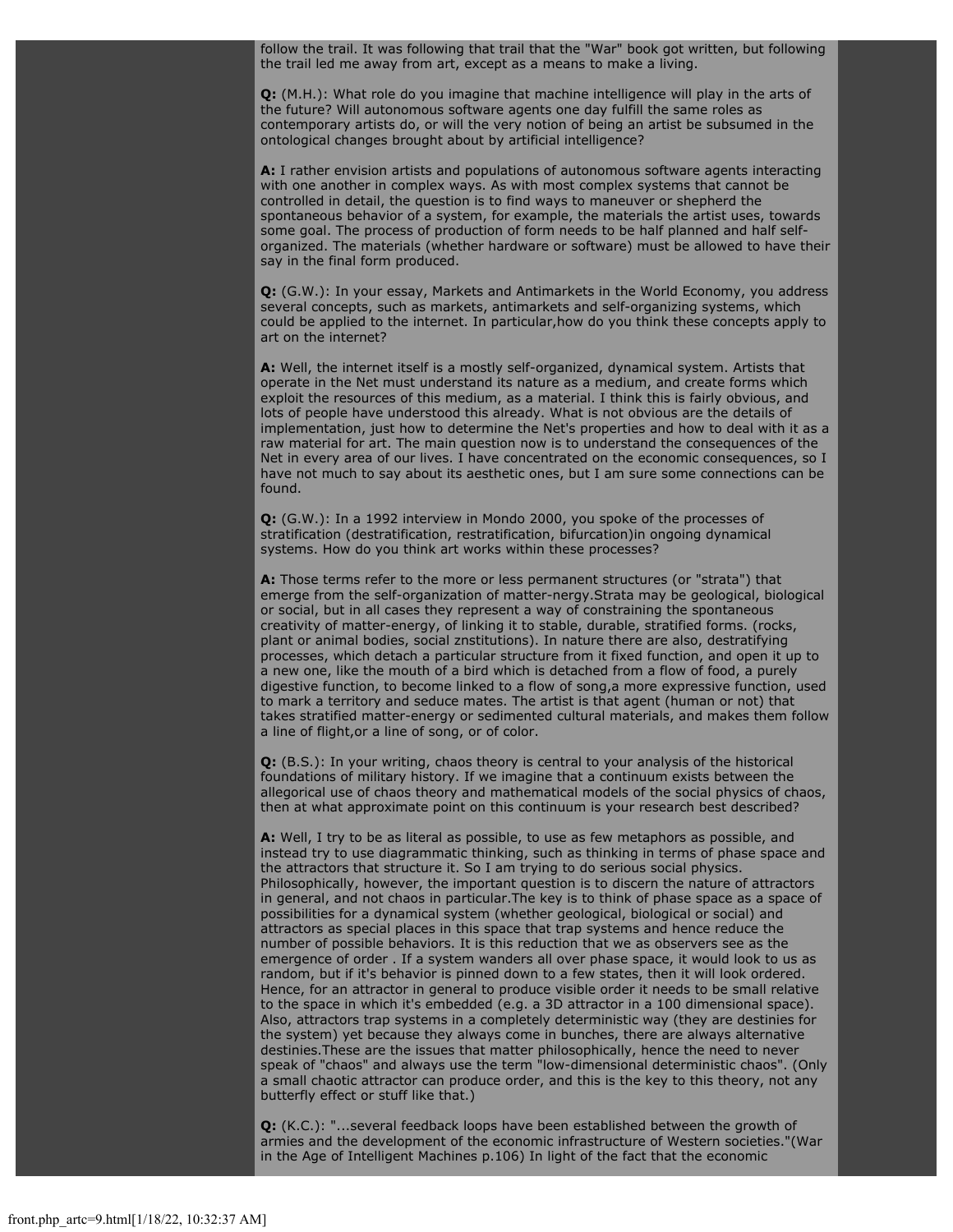infrastructure of Western societies is inextricably bound to a global economy, how might the presence and the influence of these feedback loops be thought of on a global scale? With this in mind, how might the machinic phylum be contextualized and described beyond the bounds of Western culture/society?

**A:** Well, my new book ("A Thousand Years of Nonlinear History") deals with these questions, except that it sees globalization as a much older phenomenon. The book explores the energetic, biological and linguistic history of the millennium, and finds global connections (in disease pools, for example, or in ecological and linguistic colonialism) that have existed for centuries. What may be going on now is not so much globalization, but the reaching of a threshold in the connectivity of global links, a bifurcation to a new state. On the other hand, as I stress in the book, other bifurcations like this have ocurred in the past (like the onset of the Industrial Revolution) and what matters is to stop seeing these transitions as global stages of development for humanity (eras or ages) and see them as marking the emergence of novel structures (steam motors, computer nets) that, as they come to existence, fully coexist with what is already there, and interact with what is already there. In other words, industrial and informational technologies do not mark the start of a new era, but simply add themselves to a complex soup of interactions. (Industrial methods, for example, giving rise to complete new strains of antibiotic resistant germs, or DDT resistant insects.

**Q:** (G.B.): In your book "War in the Age of Intelligent Machines", you refer to Napoleon's brain as the "central information-processing machine" limited only by the available communication technologies of the time. My question is: Was he a man of great strategy, able to grasp and understand the technolo gical limitations of his time, or was he simply a pawn in the evolution of technology during that point in history, consequently being in the right place at the right time? In other words was Napoleon a strategist/tactician who could be moved to any point in history with similar historical outcomes?

**A:** This connects back to the question above on maneuvering or guiding self-organizing processes that have a direction of their own. These interventions into reality, to trigger bifurcations or to switch a system from one attractor to another, I see as similar to catalysis, what enzymes do to control or guide self-organizing processes inside your body. Napoleon, in this case, was a necessary catalyst for several processes (which did not depend on him) to come together and interact in the appropriate way to give birth to a completely new war machine.

**Q:** (A-M.S.): You assume the role of robot historian at the beginning of "War in the Age of Intelligent Machines". Is this type of role play intended to undermine a deterministic view of historical trajectories? How is this addressed in your new book, "A Thousand Years of Non-Linear History"?

**A:** In the new book, the history of the millennium is told three times, each chapter starting in the year 1000 and ending in the present time. One chapter is told from the point of view of rocks (hence it's all about humanity's mineralization in urban centers running on fossil fuels), another from the point of view of germs and plants (diseases, food, population movements) and another from the perspective of linguistic norms. So I use a similar device to try to achieve a non- anthropocentric (let alone Eurocentric) view of our past.

#### **Manuel De Landa**

interviewed by: Brett Stalbaum Matt Hoessli Geri Wittig Kristin Cully Geoffrey Bruce Anne-Marie Schleiner

**B** | E | ②

### **::CrossReference**

**last 5 articles posted by [Staffs](file:///Users/nszydlowski/Desktop/websites%20copy/Switch%20Journal/switch.sjsu.edu/archive/nextswitch/switch_engine/front/users.php_w%3d12.html)**

- **:: [Curator's Statement](file:///Users/nszydlowski/Desktop/websites%20copy/Switch%20Journal/switch.sjsu.edu/archive/nextswitch/switch_engine/front/front.php_artc%3d281.html)** Mar 27 2003
- **:: [Douglas Engelbart Transcript](file:///Users/nszydlowski/Desktop/websites%20copy/Switch%20Journal/switch.sjsu.edu/archive/nextswitch/switch_engine/front/front.php_artc%3d279.html)** Mar 25 2003
- **:: [Marisa Olson Transcript](file:///Users/nszydlowski/Desktop/websites%20copy/Switch%20Journal/switch.sjsu.edu/archive/nextswitch/switch_engine/front/front.php_artc%3d278.html)** Mar 25 2003